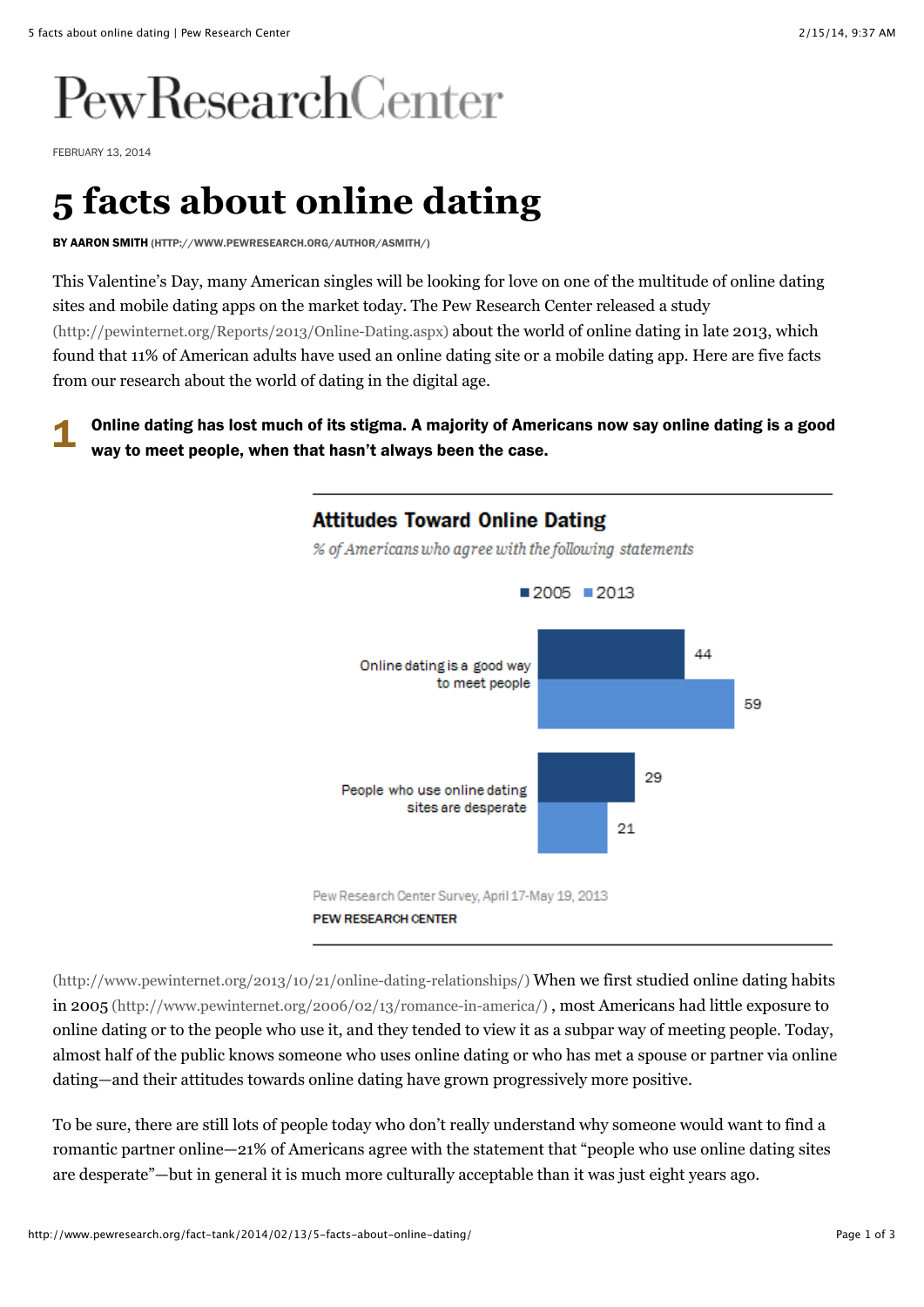#### 2 One-in-five adults ages 25-34 years old have used online dating, but it's also popular with older singles, too.

(http://www.pewinternet.org/2013/10/21/part-2-datingapps-and-online-dating-sites/) Online dating peaks among people in their mid-20s through mid-40s. Some 22% of 25-34 year olds and 17% of 35-44 year olds have used an online dating site or mobile dating app. Indeed, 45-54 year olds are just as likely to date online as are 18-24 year olds (8% of 45-54 year olds and 10% of 18-24 year olds are online daters). This might seem counterintuitive—aren't most of those 18-24 year olds single? But middle-aged adults are often described as a "thin dating market," meaning that they have a relatively limited number of available partners within their immediate social circles. Other researchers have argued (http://intl[asr.sagepub.com/content/77/4/523\) that online datin](http://intl-asr.sagepub.com/content/77/4/523)g [is most useful to people in these thin dating markets,](http://www.pewinternet.org/2013/10/21/part-2-dating-apps-and-online-dating-sites/) and our own findings seem to bear this out in the case of age.

### **Online Daters, by Age Group**

% of American adults in each age group who have used online dating sites or apps



Source: Pew Internet Spring Tracking Survey, April-May 2013.

#### PEW RESEARCH CENTER

#### 3 One-third of people who have used online dating have never actually gone on a date with someone they met on these sites.

If you haven't found quite what you're looking for on an online dating site, you aren't alone. Two thirds of online daters—66%—tell us that they have gone on a date with someone they met through a dating site or dating app. That is a substantial increase from the 43% of online daters who had actually progressed to the date stage when we first asked this question in 2005. But it still means that one-third of online daters have not yet met up in real life with someone they initially found on an online dating site.

#### $\sqrt{2}$ One-in-five online daters have asked someone else to help them with their profile.

Many online daters enlist their friends in an effort to put their best digital foot forward. Some 22% of online daters have asked someone to help them create or review their profile. Women are especially likely to enlist a friend in helping them craft the perfect profile—30% of female online daters have done this, compared with 16% of men.

#### 5 5% of Americans who are in a marriage or committed relationship say they met their significant other online.

Despite the wealth of digital tools that allow people to search for potential partners, and even as one-in-ten Americans are now using one of the many online dating platforms, the vast majority of relationships still begin offline. Even among Americans who have been with their spouse or partner for five years or less, fully 88% say that they met their partner offline–without the help of a dating site.

**Quiz:** [Online Dating: What's Your View? \(http://www.pewresearch.org/quiz/online-dating/\)](http://www.pewresearch.org/quiz/online-dating/)